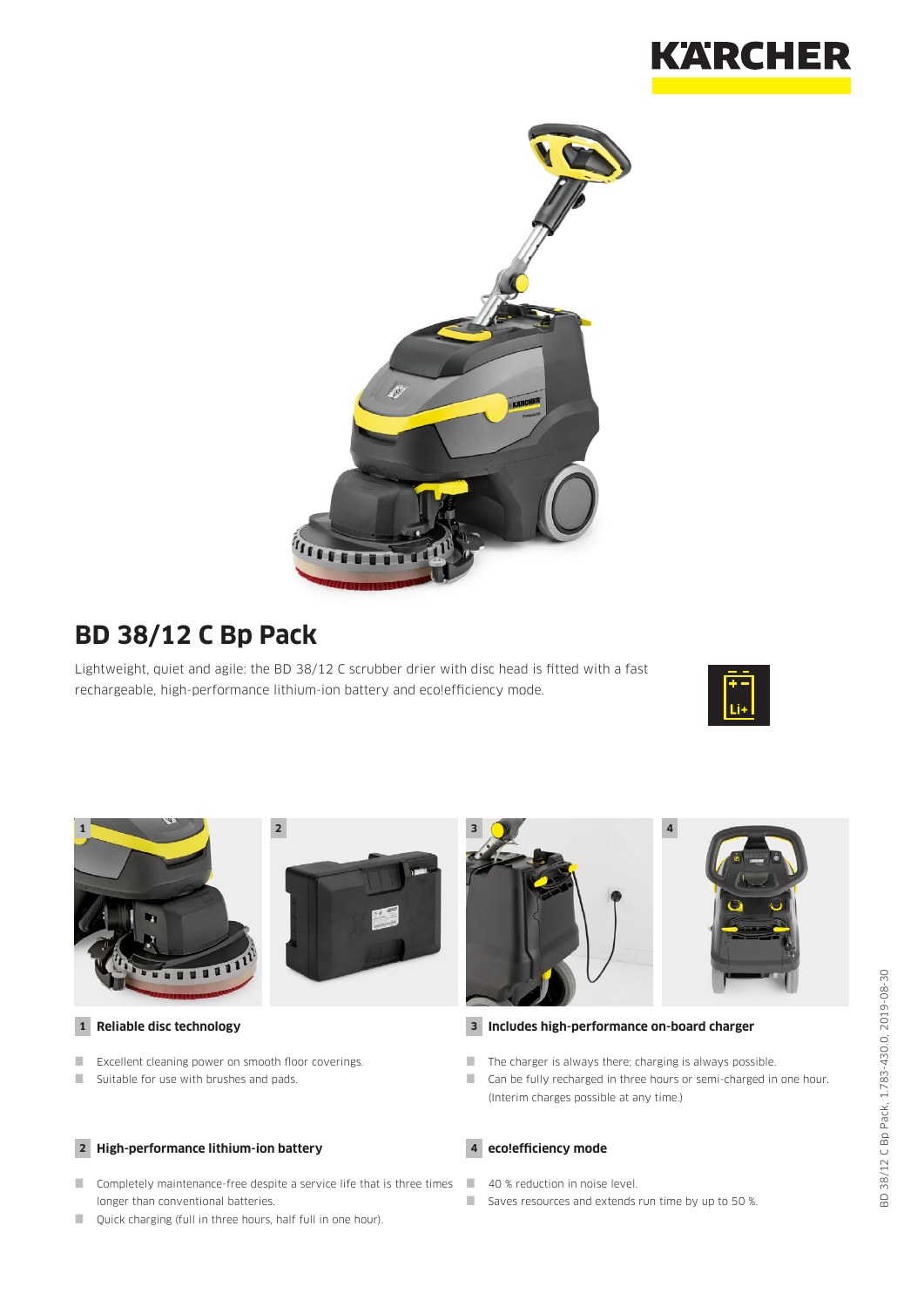# TECHNICAL DATA AND EQUIPMENT

#### **KARCHER**



#### **BD 38/12 C Bp Pack**

Lithium-ion battery

 $\blacksquare$  With disc brush (for smooth surfaces)

eco!efficiency mode

| <b>Technical data</b>                |               |                              |
|--------------------------------------|---------------|------------------------------|
| <b>Order No.</b>                     |               | 1.783-430.0                  |
| <b>EAN code</b>                      |               | 4039784944541                |
| <b>Brush working width</b>           | mm            | 380                          |
| Working width, vacuuming             | mm            | 480                          |
| Rated input power / Amps             | W             | 500                          |
| <b>Battery capacity</b>              | Ah            | 21                           |
| <b>Battery voltage</b>               | $\mathsf{V}$  | 25.2                         |
| Fresh/dirty water tank               |               | 12/12                        |
| <b>Brush contact pressure</b>        | $g/cm2$ / kg  | $25 - 30 / 16 - 20$          |
| Brush speed                          | rpm           | 180                          |
| Max. area performance                | $m^2/h$       | 1520                         |
| Weight (with accessories)            | kg            | 36                           |
| Dimensions ( $L \times W \times H$ ) | <sub>mm</sub> | $940 \times 500 \times 1100$ |
|                                      |               |                              |

| Equipment                             |          |
|---------------------------------------|----------|
| Disc brush                            |          |
| 2-tank system                         |          |
| Battery and built-in charger included |          |
| <b>Battery type</b>                   | $Li-Ion$ |
| <b>Transport wheels</b>               |          |
| Squeegees, curved                     |          |
| Included in the scope of supply.      |          |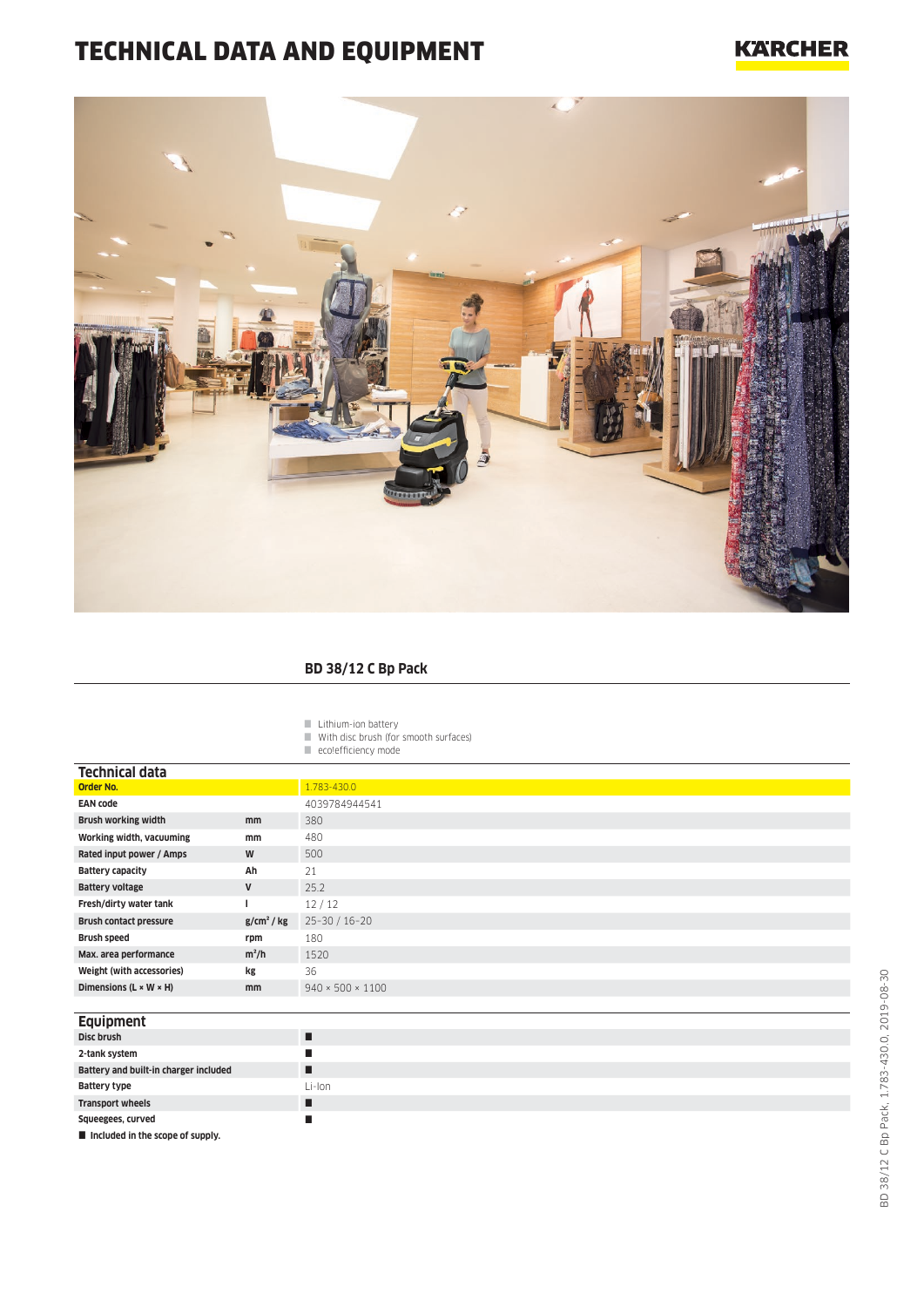| 1 |  |  |
|---|--|--|

|                            |                | Order No.   | Length | Colour      | Quanti-<br>ty | Price | <b>Description</b>                                                       |
|----------------------------|----------------|-------------|--------|-------------|---------------|-------|--------------------------------------------------------------------------|
| Squeegees for suction bars |                |             |        |             |               |       |                                                                          |
| Suction lips               | 1 <sup>1</sup> | 4.037-059.0 | 690 mm | transparent | 2 -part       |       | Made from wear-resistant polyurethane Very durable and<br>oil-resistant. |

 $\blacksquare$  Included in the scope of supply.  $\Box$  Available accessories.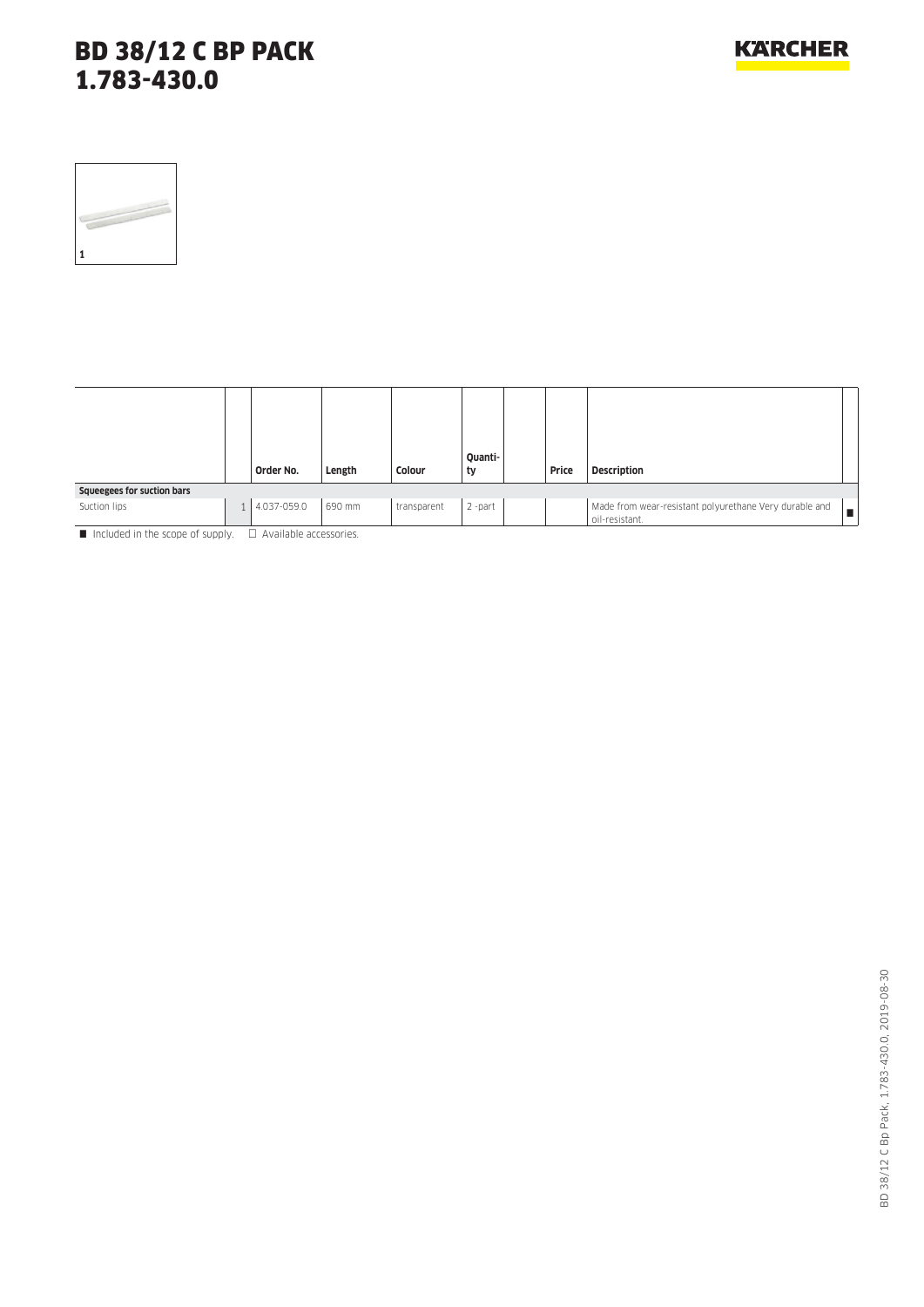

|                  | Order No.   | Quantity        | Battery volt-<br>age | <b>Battery</b><br>capaci-<br>ty | Battery<br>type           | Price | <b>Description</b>                                                                                  |  |
|------------------|-------------|-----------------|----------------------|---------------------------------|---------------------------|-------|-----------------------------------------------------------------------------------------------------|--|
| <b>Batteries</b> |             |                 |                      |                                 |                           |       |                                                                                                     |  |
| LI-ION battery   | 6.654-294.0 | $1$ piece $(s)$ | 25.2 V               | 21 Ah                           | Mainte-<br>nance-<br>free |       | Extremely light and long-life battery. Partial charging is<br>possible at any time. Quick charging. |  |

Included in the scope of supply.  $\Box$  Available accessories.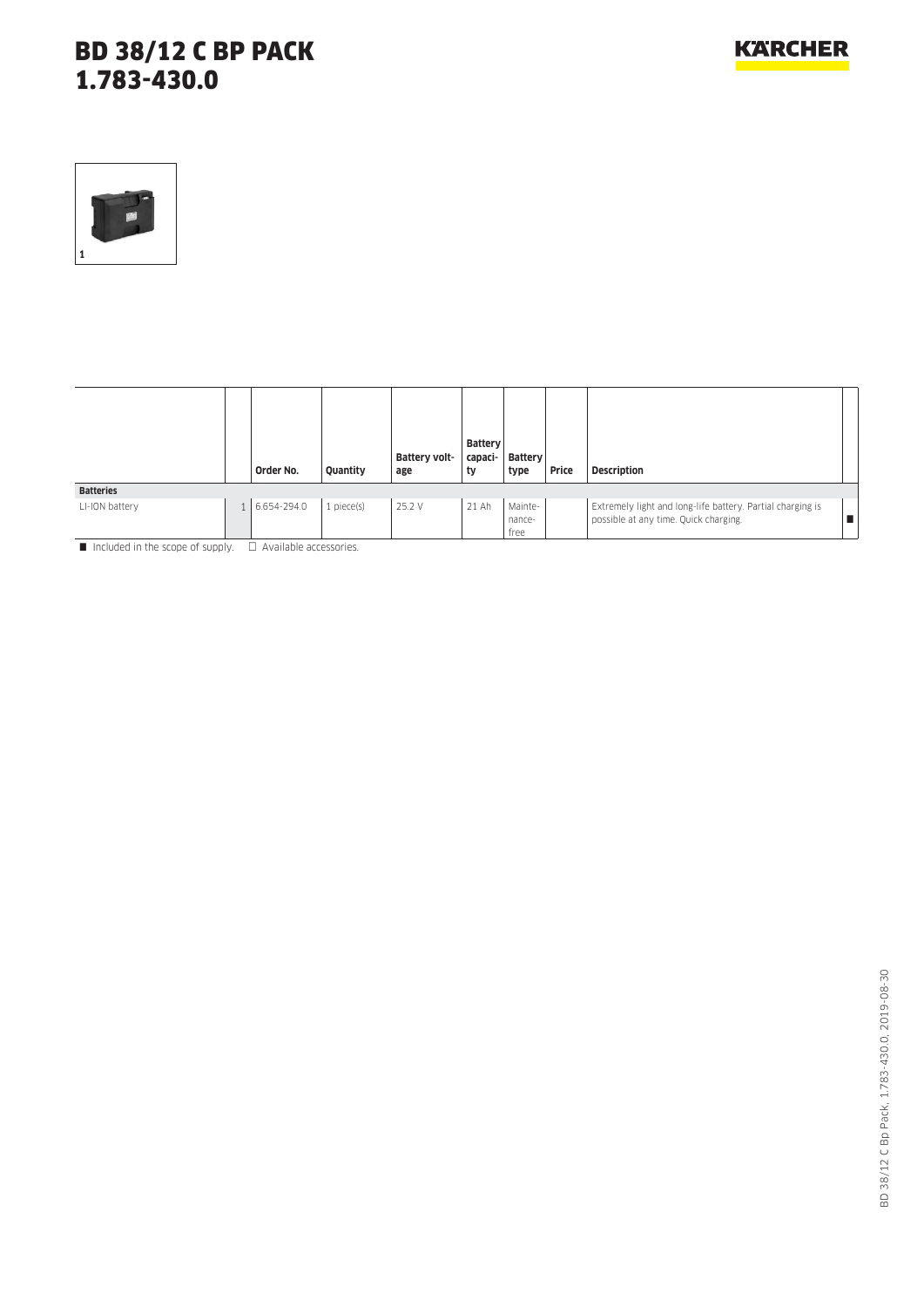

|                     |                | Order No.     | Hardness /<br>Brush type | <b>Diameter</b> | Colour  | Quanti-<br>, ty | Price | <b>Description</b>                                                                |        |
|---------------------|----------------|---------------|--------------------------|-----------------|---------|-----------------|-------|-----------------------------------------------------------------------------------|--------|
| <b>Disc brushes</b> |                |               |                          |                 |         |                 |       |                                                                                   |        |
| Disc brush          |                | 6.907-151.0   | medium                   | 385 mm          | red     | piece(s)        |       | Medium. For cleaning of all standard applications.                                |        |
|                     |                | 2 6.907-154.0 | very soft                | 385 mm          | White   | piece(s)        |       | For cleaning sensitive floors and polishing.                                      | ۳      |
|                     | 3 <sup>1</sup> | 6.907-153.0   | soft                     | 385 mm          | natural | piece(s)        |       | Made of natural fibres, for spray cleaning and for polishing.                     | $\Box$ |
|                     | $\vert$        | 6.907-152.0   | hard                     | 385 mm          | black   | piece(s)        |       | Hard, for heavy soilings und for deep cleaning. For unsensi-<br>tive floors only. |        |

 $\Box$  Included in the scope of supply.  $\Box$  Available accessories.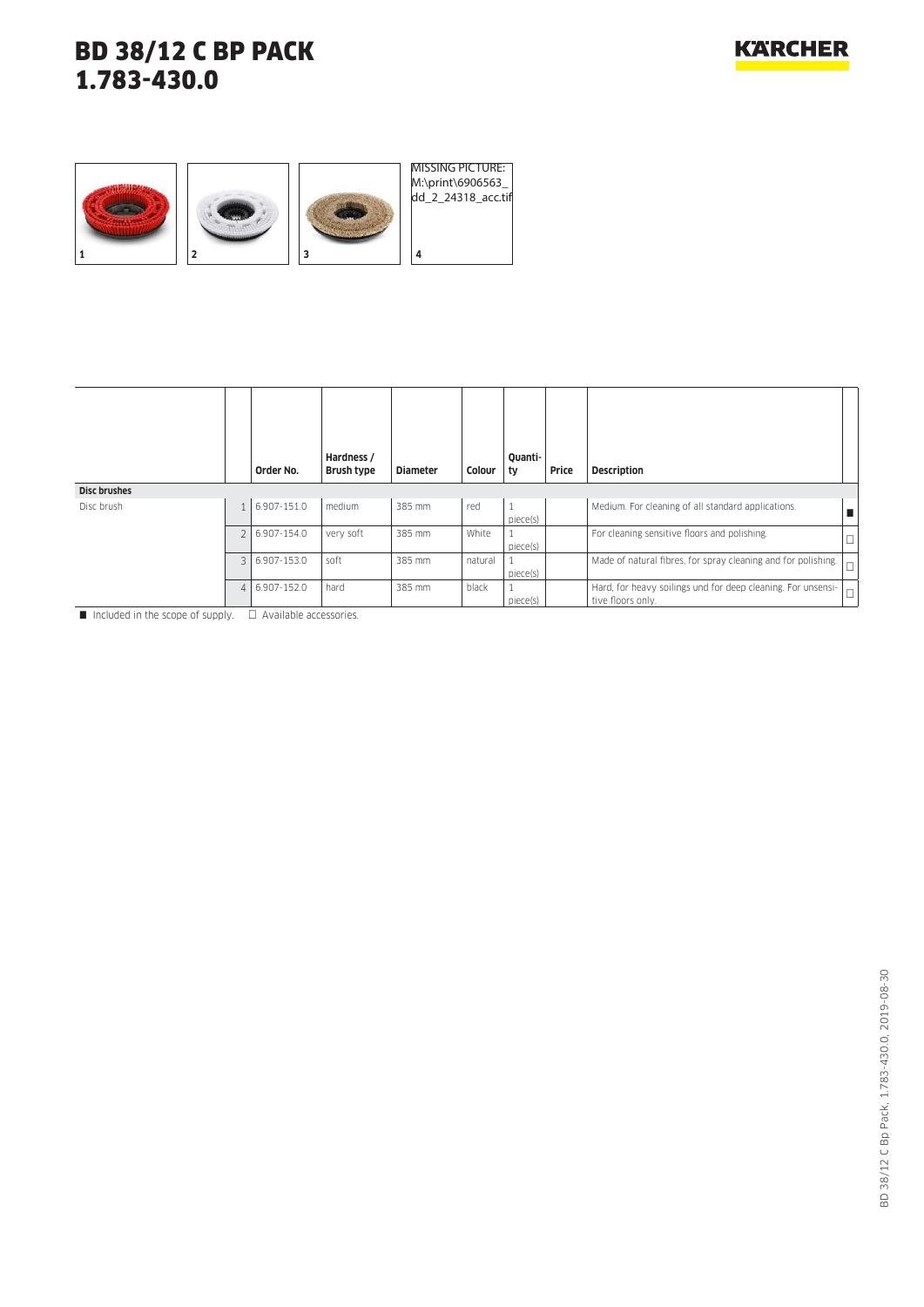#### **1 2 3 4 5 6 7 8 Order No. Hardness / Brush type Diameter Colour Quantity Price Description Microfibre pad** Microfibre pad 1 1 6.905-060.0 microfibre 356 mm green 5 piece(s) 5 microfibre pads, white With centre hole, 356 mm diameter. Excellent cleaning power. Also effectively cleans fine stoneware tiles. Suitable for, e.g. D 65.  $\Box$ **Pads** Pad 2 6.369-003.0 medium-soft 356 mm red 5 piece(s) 5 pads, medium-soft, red, 356 mm diameter. For cleaning all 5 pads, medium-sort, red, 356 mm diameter. For cleaning all  $\Box$ 3 6.369-002.0 medium-hard 356 mm green 5 piece(s) 5 pads, medium-hard, green. 356 mm diameter. For remov-5 pads, medium-hard, green. 356 mm diameter. For remov-<br>ing stubborn dirt and basic cleaning. Suitable for, e.g. D 65. 4 6.369-001.0 hard 356 mm black 5 piece(s) 5 pads, hard, black, 356 mm diameter. For removing stubb pads, hard, black, 356 mm diameter. For removing stub-<br>born dirt and basic cleaning. Suitable for, e.g. D 65. **Pad drive board** Pad drive board 1 5 6.907-150.0 355 mm 1 1 piece(s) For cleaning with pads. With quick-changing coupling and For creating with paus, with quick-changing cooping and **Diamond pad** Diamond pad 6 6.371-250.0 coarse 356 mm White 5 piece(s) For coarse cleaning/restoring. Removes small scratches, for a clean, silky matt surface. For surface preparation prior to using the yellow pad. Also suitable as a crystallisation pad for basic crystallisation.  $\Box$ 7 6.371-251.0 medium 356 mm yellow 5 piece(s) For coarse cleaning/restoring. Removes fine scratches for a more homogeneous and shinier surface. For surface preparation prior to using the green diamond pad. Also suitable as a crystallisation pad for high-gloss crystallisation. L 8 6.371-235.0 fine 356 mm green 5 piece(s) For effortless polishing of laminated floors, terrazzo and natural stone surfaces. For maintenance cleaning after using white and yellow pads. As a crystallisation pad for high- $\overline{\mathsf{L}}$

gloss crystallisation.

Included in the scope of supply.  $\Box$  Available accessories.

# 3D 38/12 C Bp Pack, 1.783-430.0, 2019-08-30 BD 38/12 C Bp Pack, 1.783-430.0, 2019-08-30

# **KARCHER**